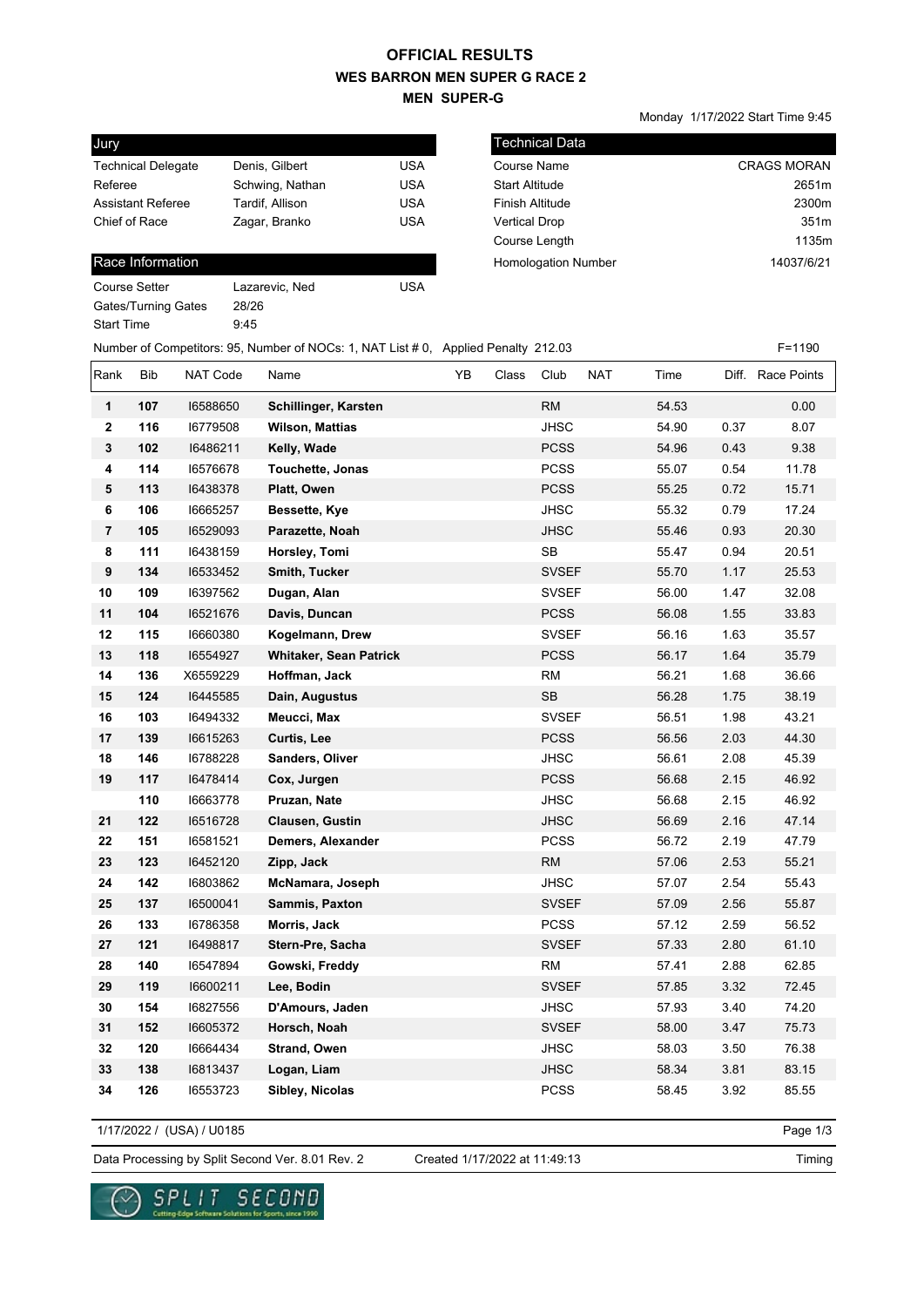# **WES BARRON MEN SUPER G RACE 2 MEN SUPER-G OFFICIAL RESULTS**

Monday 1/17/2022 Start Time 9:45

| Rank | Bib | NAT Code | Name                  | YB | Class | Club                 | <b>NAT</b> | Time    |       | Diff. Race Points |
|------|-----|----------|-----------------------|----|-------|----------------------|------------|---------|-------|-------------------|
| 35   | 128 | 16879847 | Bolden, Sydney        |    |       | <b>JHSC</b>          |            | 58.55   | 4.02  | 87.73             |
| 36   | 135 | 16566485 | Morasch, Declan       |    |       | <b>RM</b>            |            | 58.89   | 4.36  | 95.15             |
| 37   | 132 | 16644428 | Tang, Winston         |    |       | <b>PCSS</b>          |            | 58.94   | 4.41  | 96.24             |
| 38   | 150 | 16662429 | Lancaster, Owen       |    |       | <b>MWSC</b>          |            | 59.18   | 4.65  | 101.48            |
| 39   | 141 | 16590578 | Scanlan, John         |    |       | <b>PCSS</b>          |            | 59.29   | 4.76  | 103.88            |
| 40   | 166 | 16557153 | Rearick, Tasman       |    |       | <b>PCSS</b>          |            | 59.34   | 4.81  | 104.97            |
| 41   | 156 | 16665155 | Schlopy, Spider       |    |       | <b>PCSS</b>          |            | 59.45   | 4.92  | 107.37            |
| 42   | 158 | 16640782 | Sivey, Xander         |    |       | <b>PCSS</b>          |            | 59.57   | 5.04  | 109.99            |
| 43   | 131 | 15141924 | Horsley, Erich        |    |       | <b>SB</b>            |            | 59.68   | 5.15  | 112.39            |
| 44   | 153 | 16554618 | Sherman, Zeke         |    |       | <b>PCSS</b>          |            | 59.86   | 5.33  | 116.32            |
| 45   | 185 | 16646806 | Postnieks, Lukas      |    |       | <b>RM</b>            |            | 59.91   | 5.38  | 117.41            |
| 46   | 129 | 16646815 | Clark, Finley         |    |       | <b>PCSS</b>          |            | 59.94   | 5.41  | 118.06            |
| 47   | 148 | 16656461 | White, Declan         |    |       | <b>TVSEF</b>         |            | 59.95   | 5.42  | 118.28            |
| 48   | 172 | 16664044 | Tozzi, Nicolas        |    |       | JHSC                 |            | 1:00.05 | 5.52  | 120.46            |
| 49   | 149 | 16517045 | Hurlbutt, Billy       |    |       | <b>MWSC</b>          |            | 1:00.13 | 5.60  | 122.21            |
| 50   | 163 | 16555334 | Hoopes, Wyatt         |    |       | SB                   |            | 1:00.22 | 5.69  | 124.17            |
| 51   | 125 | 16512453 | Kath, Nikolas         |    |       | <b>SB</b>            |            | 1:00.30 | 5.77  | 125.92            |
| 52   | 168 | 16832422 | Peightal, Teddy       |    |       | <b>JHSC</b>          |            | 1:00.70 | 6.17  | 134.65            |
| 53   | 127 | 16529472 | Walker, Adrian        |    |       | <b>SB</b>            |            | 1:00.92 | 6.39  | 139.45            |
| 54   | 195 | 16779681 | Hertzberg, Tanner     |    |       | <b>SBN</b>           |            | 1:01.18 | 6.65  | 145.12            |
| 55   | 176 | 16534737 | Mickelson, Milan      |    |       | <b>RM</b>            |            | 1:01.21 | 6.68  | 145.78            |
|      | 170 | 16714651 | Glidden, Austin       |    |       | <b>PCSS</b>          |            | 1:01.21 | 6.68  | 145.78            |
| 57   | 144 | 16574265 | <b>Steward, Alex</b>  |    |       | <b>SB</b>            |            | 1:01.46 | 6.93  | 151.23            |
| 58   | 169 | 16898998 | Gellner, Riley        |    |       | <b>PCSS</b>          |            | 1:01.58 | 7.05  | 153.85            |
| 59   | 155 | 16550251 | Stein, Ashland        |    |       | <b>PCSS</b>          |            | 1:01.76 | 7.23  | 157.78            |
| 60   | 164 | 16549991 | Comey, Hayden         |    |       | SB                   |            | 1:01.80 | 7.27  | 158.65            |
| 61   | 147 | 16549982 | Comey, Maddox         |    |       | <b>SB</b>            |            | 1:01.85 | 7.32  | 159.74            |
| 62   | 143 | X7048237 | Godbout, Olivier      |    |       | SOL                  |            | 1:01.86 | 7.33  | 159.96            |
| 63   | 174 | 16559747 | Shamah, Teodor        |    |       | RM                   |            | 1:01.97 | 7.44  | 162.36            |
| 64   | 194 | 16662896 | Warren, Cash          |    |       | <b>JHSC</b>          |            | 1:02.20 | 7.67  | 167.38            |
| 65   | 165 | X6588935 | Lennon, Joseph        |    |       | <b>PCSS</b>          |            | 1:02.46 | 7.93  | 173.06            |
| 66   | 130 | 16567811 | Gandhi, Kyan          |    |       | <b>SVSEF</b>         |            | 1:02.55 | 8.02  | 175.02            |
| 67   | 179 | 16720992 | Dennis, Chase         |    |       | <b>RM</b>            |            | 1:02.92 | 8.39  | 183.09            |
| 68   | 177 | 16592031 | Sivo, Kye             |    |       | <b>PCSS</b>          |            | 1:03.04 | 8.51  | 185.71            |
| 69   | 159 | 16738111 | Paulman, Everett      |    |       | SBN                  |            | 1:03.16 | 8.63  | 188.33            |
| 70   | 157 | 16611863 | <b>Butz, Andrew</b>   |    |       | <b>PCSS</b>          |            | 1:03.25 | 8.72  | 190.30            |
| 71   | 175 | 16653503 | Blackburn, Jay        |    |       | <b>SVSEF</b>         |            | 1:03.40 | 8.87  | 193.57            |
|      | 145 | 16494962 | Hipple, Bode          |    |       | $\mathsf{SB}\xspace$ |            | 1:03.40 | 8.87  | 193.57            |
| 73   | 191 | 16910725 | Ize-Cedillo, Diego    |    |       | <b>RM</b>            |            | 1:03.51 | 8.98  | 195.97            |
| 74   | 193 | 16922062 | Madeo, Niki           |    |       | SOL                  |            | 1:03.68 | 9.15  | 199.68            |
| 75   | 188 | 16738093 | Paulman, Fletcher     |    |       | <b>SBN</b>           |            | 1:04.06 | 9.53  | 207.97            |
| 76   | 186 | 16640977 | <b>Bush, Samuel</b>   |    |       | <b>PCSS</b>          |            | 1:04.12 | 9.59  | 209.28            |
| 77   | 160 | 16618219 | Salinas, Jax          |    |       | <b>RM</b>            |            | 1:04.25 | 9.72  | 212.12            |
| 78   | 182 | 16892697 | Holland, Dallin       |    |       | <b>BBSEF</b>         |            | 1:04.44 | 9.91  | 216.26            |
| 79   | 178 | 16821466 | <b>Copeland, Finn</b> |    |       | <b>PCSS</b>          |            | 1:04.56 | 10.03 | 218.88            |

1/17/2022 / (USA) / U0185

୰

Page 2/3

Data Processing by Split Second Ver. 8.01 Rev. 2 Created 1/17/2022 at 11:49:13

 $\underset{\text{Cattering Edyo Sofours Schutens for Sports, since 1990}}{\text{S.P.L.}}\underset{\text{Cattering Edyo Sofours}}{\text{T.T.}}\underset{\text{Schutens for Sports, since 1990}}{\text{T.T.}}\underset{\text{CFT}}{\text{C.T.}}\underset{\text{CFT}}{\text{T.T.}}$ 

Created 1/17/2022 at 11:49:13